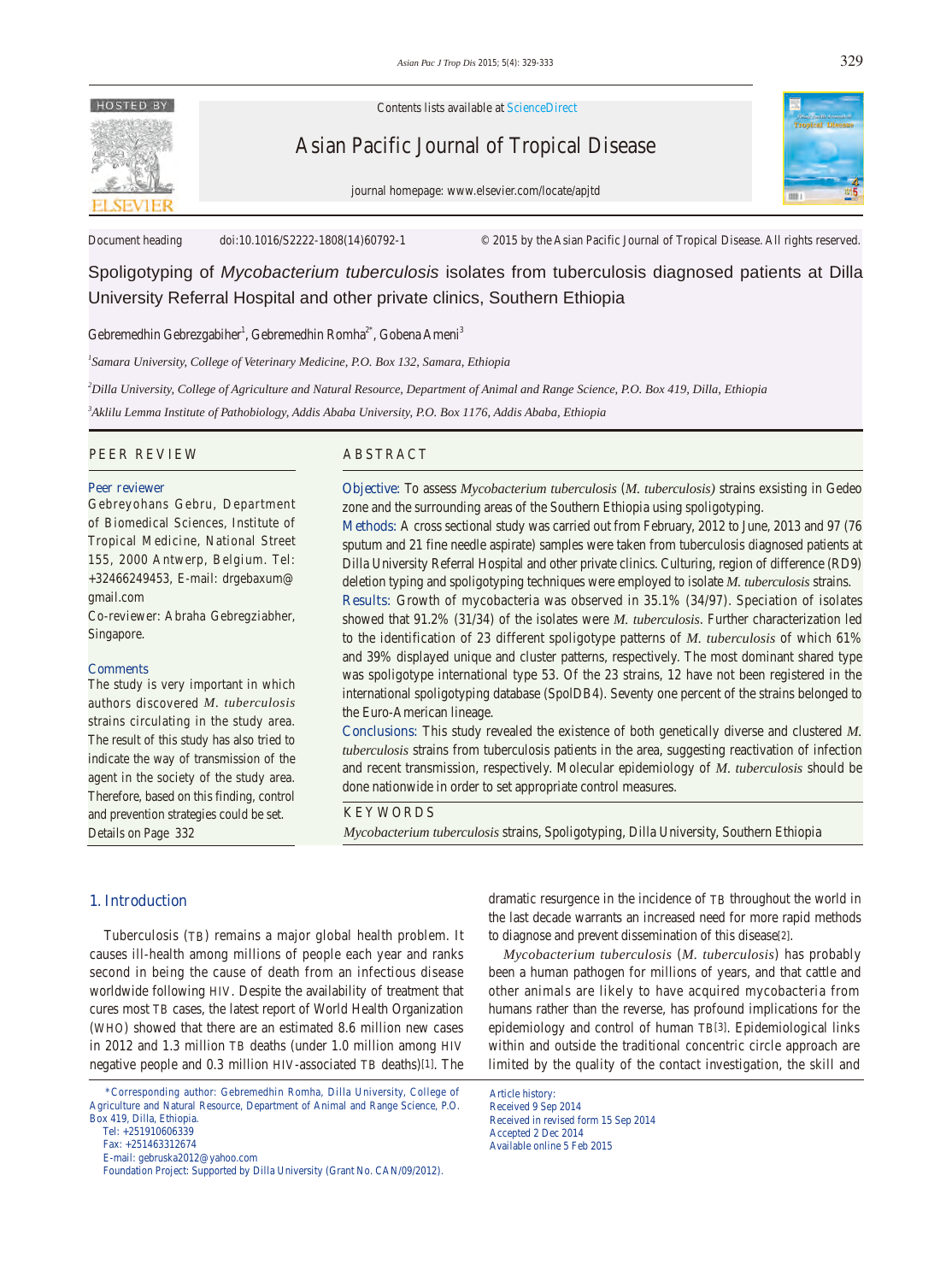knowledge of the investigator and the information provided by the patient[4]. Therefore, molecular typing methods have permitted investigation of the outbreaks[5]. Molecular markers have also extensively been used for tracking transmission patterns within specific populations and/or defined geographical settings, and quantification of the extent of transmission that occurs within a given population[6-10].

 According to Ravan *et al.*[11], patients infected with the same *M. tuberculosis* strain indicated vast transmission of a single strain in the society, and a susceptible strain can be changed into mono drug resistant and multidrug-resistant strain in the transition period. Besides, evaluating molecular epidemiology from a population genetics perspective also enables public health researchers to determine which patient factors might be associated with clusters of related strains and how interventions might be formulated to prevent those strains from being transmitted in the future[12].

 Spoligotyping is among the molecular tools that are useful for screening and epidemiologic control of TB dissemination, particularly when results are required quickly, such as in outbreaks, or in the management of transmission of multidrug-resistant TB, especially in restricted high-risk situations such as prisons, schools, and hospitals[6,13]. Although Ethiopia is among the countries with the highest incidence of TB[1], only few studies have tried to report *M. tuberculosis* strains through molecular characterization[14-16]. As there is lack of information on the epidemiology of *M. tuberculosis* on molecular basis nationwide especially in Southern Ethiopia, the aim of this study is therefore to assess *M. tuberculosis* strains in human TB patients of the study area.

# **2. Materials and methods**

# *2.1. Description of the study site and population*

 Dilla University Referral Hospital and the private higher clinics, namely, Dr. Muluneh and Selam Higher clinics were situated at Dilla Town, Gedeo Zone of the Southern Ethiopia. Dilla is the capital town of Gedeo Zone and is located at 359 km from Addis Ababa, the capital of Ethiopia. It is located in the escarpment of the Rift Valley at 5° to 7° N latitude and 38° to 40° E longitude and its elevation ranges from 1200 m to 3175 m above sea level. Mean annual temperature and rainfall range from 17 °C to 22.4 °C and 1200 to 1800 mm, respectively[17]. The study populations were TB patients from Gedeo Zone and the surrounding areas such as Kebado and Abaya districts of Sidama and Borena zones, respectively who were being admitted at Dilla University Referral Hospital and the aforementioned private clinics for TB treatment.

#### *2.2. Study design and sampling method*

 A cross sectional study was carried out from February, 2012 to June, 2013 to assess *M. tuberculosis* strains in human TB cases. A human TB case was defined, in this work, as a TB patient diagnosed at Dilla University Referral Hospital TB clinic and the two private higher clinics by physicians based on clinical findings as a new case of active pulmonary (PTB) and/or extra-pulmonary (EPTB). Confirmation was made for active PTB and EPTB cases by Ziehl-Neelsen staining of sputum and cytology of fine needle aspirate samples, respectively. During the study period, a total of 76 sputum and 21 fine needle aspirate (FNA) samples were collected from 97 TB patient individuals, and followed by culturing and molecular characterization of isolates. The research was evaluated and approved by the Institutional Review Board (IRB) of the Aklilu Lemma Institute of Pathobiology (ALIPB), Addis Ababa University. The reference number of the approval letter is IRB/01/2012-13. Consent was obtained from the patients.

# *2.3. Study methodology*

#### *2.3.1. Sample collection and transportation*

 Sample collection was made as part of the routine diagnostic procedure on TB cases by medical experts before the first antimicrobial therapy. After obtaining consent from the participants, sputum samples from suspected PTB patients and FNA samples from suspected TB lymphadenitis patients were collected by trained physicians. Particularly FNA samples were collected from TB lymphadenitis patients with a maximum care and safety using a 10 mL sterile syringe fitted with a 23 gauge needle, one and half inches long by a pathologist. FNA samples were collected in cryo tube and were kept in phosphate buffer saline of 7.2 pH. All the three spot-morning-spot sputum sample of each patient was pooled together in a sterile plastic sputum cup. Then, samples were sent to ALIPB special TB laboratory in a cold chain (4 °C) and stored there at -20 °C until it was processed for mycobacteria isolation and identification.

## *2.3.2. Mycobacteriological culturing*

 All specimens collected from TB suspected individual (sputum and FNA) were processed and prepared for mycobacterial culture at the ALIPB special TB laboratory in a biological safety cabinet according to the standard methods described previously[18].

# *2.3.3. RD9 deletion typing*

 For RD9 deletion typing, a procedure used by Cadmus *et al.*[19] was followed. The primers used for RD9 deletion typing were RD9 FlankF, 5'-AAC ACG GTC ACG TTG TCG TG-3', RD9 FlankR, 5'-CAA ACC AGC AGC TGT CGT TG-3' and RD9 Internal, 5'-TTG CTT CCC CGG TTC GTC TG-3'. The mixture was heated in a thermal cycler (Applied Biosystems, PTC-100<sup>TM</sup>) using an initial hot start of 95 °C for 15 min, followed by 35 cycles of 95 °C for 1 min, 55 °C for 2 min, and 72 °C for 1 min; a final extension step of 72 °C for 10 min to complete the cycle. Each PCR reaction tube contained 7.1 μL  $H_2O$ Qiagen, 10 μL HotStarTaq Master Mix, 0.3 μL of each of the three primers (1.5 μmol/L final concentration), 2 μL of DNA templates of samples making the total volume 20 μL. *M. tuberculosis* H37Rv and *Mycobacterium bovis* (*M. bovis*) were used as positive controls while Qiagen water served as a negative control.

 Finally, PCR products were electrophoresed in 1.5% agarose gel in 10× Tris-Acetate-EDTA running buffer with ethidium bromide at a ratio of 1:10. A 100 bp DNA (Promega Cooperation, USA) ladder and Orange 6× loading dye were also used for visual tracking of DNA migration during electrophoresis. The gel was visualized in a Multi-image<sup>TM</sup> light cabinet using Alpha Innotech version 1.2.0.1 (Alpha Innotech Corporation). For a band size of 396 bp, the isolate was considered as *M. tuberculosis*, whereas a band size of 575 bp was considered to correspond to either *M. bovis* or *Mycobacterium africanum*.

# *2.3.4. Spoligotying*

 Spoligotyping was performed as described previously[20], and according to the spoligotype kit supplier's instructions (Ocimum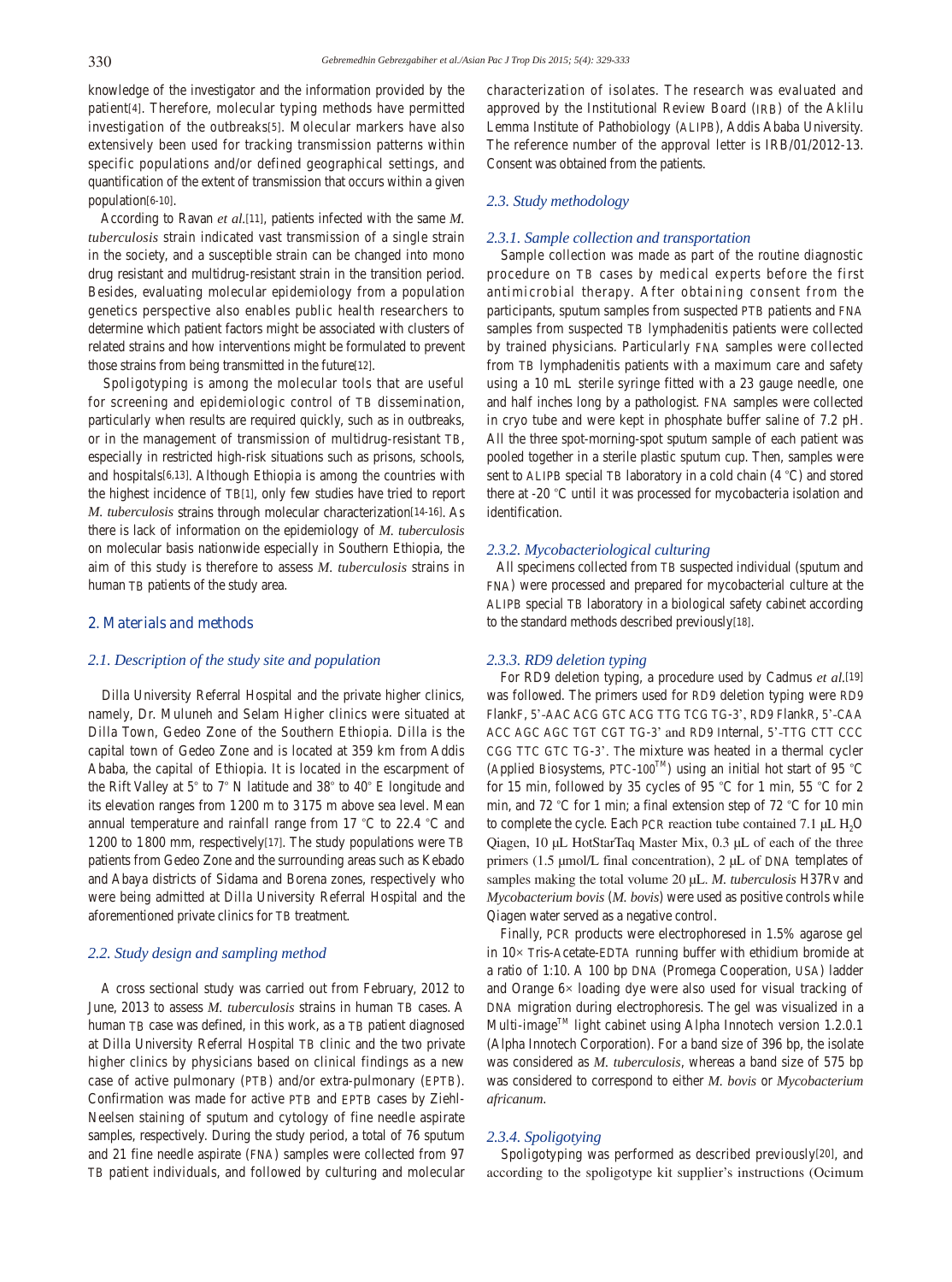Biosolutions Company, Iisselstein, The Netherlands). The direct repeat (DR) region was amplified by PCR using oligonucleotide primers derived from the DR sequence (DRa: 5' GGT TTT GGG TCT GAC GAC 3' and DRb: 5' CCG AGA GGG GAC GGA AAC 3'). The DRa is biotinylated at the 5'-end. A total volume of 25 μL of the following reaction mixture was used for the PCR: 12.5 μL of HotStarTaq Master Mix (Qiagen). This solution provides a final concentration of 1.5 mmol/L MgCl<sub>2</sub> and 200 μmol/L of each deoxynucleotides triphosphates, 2 μL of each primer (20 pmol each), 5 μL suspension of heat-killed cells (approximately 10 to 50 ng), and 3.5 μL distilled water. The mixture was heated for 15 min at 96 °C and then subjected to 30 cycles of 1 min at 96 °C, 1 min at 55 °C, and 30 seconds at 72 °C and a final extension at 72 °C for 10 min. The PCR products were hybridized to a set of 43 immobilized oligonucleotides, each corresponding to one of the unique spacer DNA sequences within the DR locus.

 After hybridization, the membrane was washed twice for 10 min in  $2 \times$  saline-sodium phosphate-EDTA (SSPE)  $[1 \times$  SSPE is 0.18 mol/ L NaCl, 10 mmol/L NaH<sub>2</sub>PO<sub>4</sub>, and 1 mmol/L EDTA (pH 7.7)]-0.5% sodium dodecyl sulphate at 60 °C and then incubated in 1:4 000 diluted streptavidin peroxidase (Boehringer, Ingelheim Germany) for 60 min at 42 °C. The membrane was then washed twice for 10 min in 2× SSPE-0.5% sodium dodecyl sulphate at 42 °C and rinsed with  $2 \times$  SSPE for 5 min at room temperature. Hybridizing DNA (presence or absence of the unique spacers) were detected by the enhanced chemiluminescence method (Amersham, Buckinghamshire, England) and by exposure to an X-ray film (Hyperfilm ECL, Amersham), which detects light signals and thereby produces a pattern which allows for typing of isolates as specified by the manufacturer. The spoligo patterns were entered and determined by comparing the spoligotyping results with already existing designations in the international spoligotyping database, SpolDB4.0 (http://www.pasteurguadeloupe .fr:8081/SITVITDemo)[20].

## **3. Results**

# *3.1. Mycobacteriology*

 Ninety seven samples (76 sputum and 21 FNA) were collected from TB patient individuals and cultured in Lowenstein-Jensen media, in both pyruvate and glycerol. Growth of mycobacteria was observed in 35.1% (34/97) samples; the culture positivity from sputum and FNA was 39.5% (30/76) and 19.0% (4/21), respectively.

# *3.2. RD9 deletion typing*

 Of the total 34 isolates subjected for RD9 deletion, 91.2% (31/34) isolates had intact RD9 locus and were subsequently classified as *M. tuberculosis*, while the remaining isolates did not show any band (Figure 1).



**Figure 1.** Gel electrophoresis separation of PCR products by RD9 genus typing of mycobacteria isolated from tuberculosis diagnosed patients at Dilla University Referral Hospital and other private clinics, Southern Ethiopia. Lane 1: 100 bp Ladder; Lane 2: *M. tuberculosis* H37Rv (positive control); Lane 3: Qiagen H<sub>2</sub>O (negative control); Lane 4: *M. bovis* bacillus calmetteguerin (positive control); Lane 5-23 and Lane 24-38 are sample isolates from humans.

| Code           |            |                 |  |              |        |    |   |  |  |  |  |   | Spoligotype pattern |  |  |  |  |  |  |  |                                                                                                       |  |  | Octal code |                     | Lineage Human |   |            |
|----------------|------------|-----------------|--|--------------|--------|----|---|--|--|--|--|---|---------------------|--|--|--|--|--|--|--|-------------------------------------------------------------------------------------------------------|--|--|------------|---------------------|---------------|---|------------|
|                | <b>SIT</b> | $1 \t2 \t3 \t4$ |  | $\sim$<br>-6 | $\tau$ | 89 |   |  |  |  |  |   |                     |  |  |  |  |  |  |  | 10 11 12 13 14 15 16 17 18 19 20 21 22 23 24 25 26 27 28 29 30 31 32 33 34 35 36 37 38 39 40 41 42 43 |  |  |            |                     |               |   | S FNA      |
| -1             | 53         |                 |  |              |        |    |   |  |  |  |  |   |                     |  |  |  |  |  |  |  |                                                                                                       |  |  |            | 77777777760771 E-A  |               | S |            |
| 2              | Orphan     |                 |  |              |        |    |   |  |  |  |  |   |                     |  |  |  |  |  |  |  |                                                                                                       |  |  |            | 577777777723671 I-O |               | S |            |
| 3              | Orphan     |                 |  |              |        |    |   |  |  |  |  |   |                     |  |  |  |  |  |  |  |                                                                                                       |  |  |            | 557347777743671 I-O |               |   | <b>FNA</b> |
| $\overline{4}$ | 1634       |                 |  |              |        |    |   |  |  |  |  |   |                     |  |  |  |  |  |  |  |                                                                                                       |  |  |            | 77777777723771 E-A  |               |   | <b>FNA</b> |
| 5              | 472        |                 |  |              |        |    |   |  |  |  |  |   |                     |  |  |  |  |  |  |  |                                                                                                       |  |  |            | 377777777720771 E-A |               | S |            |
| 6              | Orphan     |                 |  |              |        |    |   |  |  |  |  |   |                     |  |  |  |  |  |  |  |                                                                                                       |  |  |            | 577000377760771 E-A |               | S |            |
| $\tau$         | Orphan     |                 |  |              |        |    |   |  |  |  |  |   |                     |  |  |  |  |  |  |  |                                                                                                       |  |  |            | 577000317760771 E-A |               | S |            |
| 8              | 37         |                 |  |              |        |    |   |  |  |  |  |   |                     |  |  |  |  |  |  |  |                                                                                                       |  |  |            | 777737777760771 E-A |               | S |            |
| 9              | 26         |                 |  |              |        |    |   |  |  |  |  |   |                     |  |  |  |  |  |  |  |                                                                                                       |  |  |            | 703777740003771 I-O |               | S |            |
| 10             | Orphan     |                 |  |              |        |    |   |  |  |  |  |   |                     |  |  |  |  |  |  |  |                                                                                                       |  |  |            | 401002347757671 E-A |               | S |            |
| 11             | 281        |                 |  |              |        |    |   |  |  |  |  |   |                     |  |  |  |  |  |  |  |                                                                                                       |  |  |            | 777775777760771 E-A |               | S |            |
| 12             | Orphan     |                 |  |              |        |    |   |  |  |  |  |   |                     |  |  |  |  |  |  |  |                                                                                                       |  |  |            | 77777777623771 I-O  |               | S |            |
| 13             | 35         |                 |  |              |        |    |   |  |  |  |  |   |                     |  |  |  |  |  |  |  |                                                                                                       |  |  |            | 777737777420771 E-A |               | S |            |
| 14             | 53         |                 |  |              |        |    |   |  |  |  |  |   |                     |  |  |  |  |  |  |  |                                                                                                       |  |  |            | 77777777760771 E-A  |               | S |            |
| 15             | 54         |                 |  |              |        |    |   |  |  |  |  |   |                     |  |  |  |  |  |  |  |                                                                                                       |  |  |            | 77777777763771 I-O  |               | S |            |
| 16             | 53         |                 |  |              |        |    |   |  |  |  |  |   |                     |  |  |  |  |  |  |  |                                                                                                       |  |  |            | 77777777760771 E-A  |               | S |            |
| 17             | 134        |                 |  |              |        |    |   |  |  |  |  |   |                     |  |  |  |  |  |  |  |                                                                                                       |  |  |            | 77777777720631 E-A  |               | S |            |
| 18             | Orphan     |                 |  |              |        |    |   |  |  |  |  |   |                     |  |  |  |  |  |  |  |                                                                                                       |  |  |            | 77777477762771 I-O  |               | S |            |
| 19             | 53         |                 |  |              |        |    |   |  |  |  |  |   |                     |  |  |  |  |  |  |  |                                                                                                       |  |  |            | 77777777760771 E-A  |               | S |            |
| 20             | Orphan     |                 |  |              |        |    |   |  |  |  |  |   |                     |  |  |  |  |  |  |  |                                                                                                       |  |  |            | 77777777423771 I-O  |               | S |            |
| 21             | 336        |                 |  |              |        |    |   |  |  |  |  |   |                     |  |  |  |  |  |  |  |                                                                                                       |  |  |            | 777776777760731 E-A |               | S |            |
| 22             | Orphan     |                 |  |              |        |    |   |  |  |  |  |   |                     |  |  |  |  |  |  |  |                                                                                                       |  |  |            | 501347407760771 E-A |               | S |            |
| 23             | 53         |                 |  |              |        |    |   |  |  |  |  |   |                     |  |  |  |  |  |  |  |                                                                                                       |  |  |            | 77777777760771 E-A  |               | S |            |
| 24             | Orphan     |                 |  |              |        |    |   |  |  |  |  |   |                     |  |  |  |  |  |  |  |                                                                                                       |  |  |            | 777563777763771 I-O |               | S |            |
| 25             | 1690       |                 |  |              |        |    |   |  |  |  |  |   |                     |  |  |  |  |  |  |  |                                                                                                       |  |  |            | 777777777762771 I-O |               | S |            |
| 26             | 35         |                 |  |              |        |    |   |  |  |  |  |   |                     |  |  |  |  |  |  |  |                                                                                                       |  |  |            | 777737777420771 E-A |               |   | <b>FNA</b> |
| 27             | 53         |                 |  |              |        |    |   |  |  |  |  |   |                     |  |  |  |  |  |  |  |                                                                                                       |  |  |            | 77777777760771 E-A  |               | S |            |
| 28             | 281        |                 |  |              |        |    |   |  |  |  |  |   |                     |  |  |  |  |  |  |  |                                                                                                       |  |  |            | 777775777760771 E-A |               | S |            |
| 29             | 53         |                 |  |              |        |    |   |  |  |  |  |   |                     |  |  |  |  |  |  |  |                                                                                                       |  |  |            | 77777777760771 E-A  |               |   | <b>FNA</b> |
| 30             | Orphan     |                 |  |              |        |    |   |  |  |  |  |   |                     |  |  |  |  |  |  |  |                                                                                                       |  |  |            | 777002377760771 E-A |               | S |            |
| 31             | Orphan     |                 |  |              |        | .  | . |  |  |  |  | . | .                   |  |  |  |  |  |  |  |                                                                                                       |  |  |            | 507737777760771 E-A |               | S |            |

**Figure 2.** Schematic representation showing spoligotyping pattern of isolate from TB diagnosed patients at Dilla University Referral Hospital and other private clinics, Southern Ethiopia.

The black rectangles represent presence of spacers, and the white rectangles indicate absence of spacers. S: Sputum; FNA: Fine needle aspirate; E-A: Euro-American lineage; I-O: Indo-Oceanic lineage.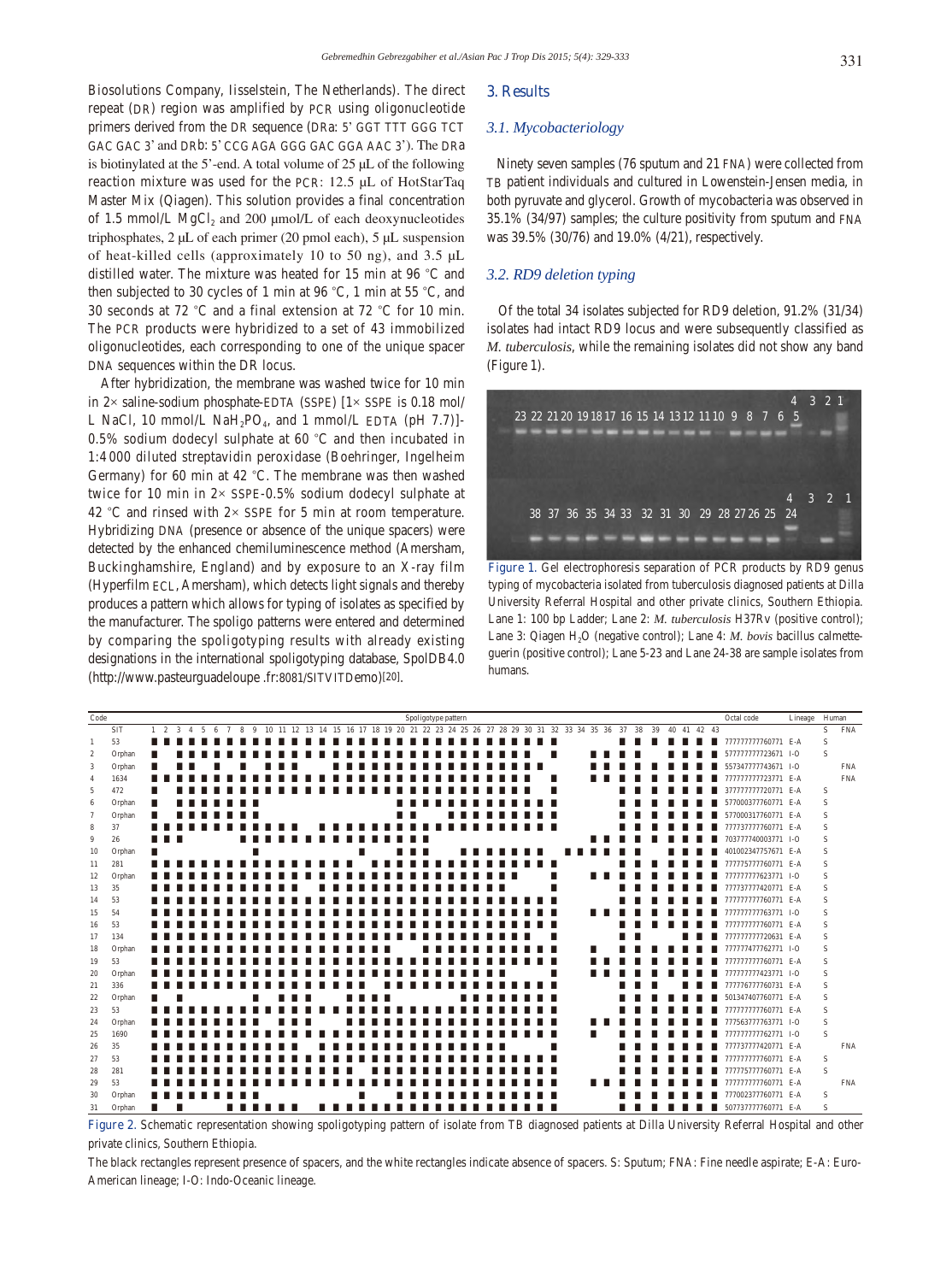# *3.3. Spoligotyping*

 A total of 31 samples that showed a signal with RD9 deletion typing were spoligotyped. A total of 23 different spoligotype patterns were identified (Figure 2). The dominant strain was SIT53 consisting of 22.6% of the 31 isolates. Of the total 23 patterns identified, 12 have not yet been registered in the international spoligotyping database (SpolDB4). Among the unregistered patterns, 6 strains belonged to the E-A lineage and the same 6 strains belonged to Indooceanic lineage. Ninteen strains (61%) displayed unique patterns; while, 12 strains (39%) showed cluster patterns (2 to 5 strains per cluster) which were classified in 4 groups. The two lineages recognized in this strain collection on the basis of spoligotyping were Euro-American and Indo-Oceanic lineages with 71% and 29%, respectively.

# **4. Discussion**

 In the present study, 34 of 97 (35.1%) samples were culturepositive; 39.5% (30/76) sputum and 19.0% (4/21) FNA samples. In contrast to the present study, high percentage of culture positivity (mycobacterial growth) was observed in sputum (80.8%)[15] and FNA (36.7%)[16] samples. However, low culture positivity (44.8%) had also been reported from samples collected from both PTB and ETB patients[14]. Low culture positivity in the present study could be due to the long distance of sample transportation from the study area to Addis Ababa where samples had been processed and long time sample storage might affect the viability of the organism.

 A total of 31 samples that showed a signal with RD9 deletion typing were spoligotyped. Of these, 23 different spoligotype patterns were identified with two lineages, the Euro-American and Indo-Oceanic lineages. Out of the 23 different spoligotype patterns, 19 strains (61%) displayed a unique pattern while 12 strains (39%) showed a cluster patterns which were classified in 4 groups. Our study showed that diversity of the observed strains was more than the identical strains. Ninteen strains (61%) showed different spoligotype patterns. One study in Iran has reported high percentage (76%) of genetic diversity of *M. tuberculosis* strains, which is relatively similar with the present study. The same study has shown that polymorphism degree (diversity) of DNA depends on the geographic region of the separated strains; high percentage of genetic diversity in strains indicates diversity of *Mycobacterium* strains in different geographical locations[11]. The presence of genetic diversity in the present study could be due to the fact that the strains may have entered by the traders from Kenya as the study town is nearby Kenya. Rushing people with low socioeconomic conditions from different places to the study town as well as coming patients from remote areas to the hospitals and clinics under the study also could be the reasons for reactivation of infection.

 On the other hand, clustering is a marker for recent transmission[21,22]. By using rate of recent TB transmission in a study population, one can estimate the efficacy of the TB control program[11,22]. Clustering (39%) of strains (2 to 5 strains per cluster) was observed in the present result. This is in line with the previous findings from different parts of Ethiopia that showed clustering rate of 41.2%[23] and 45.1%[24].

 The two lineages recognized in this study on the basis of spoligotyping werer Euro-American and Indo-Oceanic lineages with 71% and 29%, respectively. Furthermore, the dominant strain was SIT53 consisting of 22.6% of the 31 isolates. This is supported with the findings[14,16,25] who reported that the Euro-American and Indo-Oceanic lineages, and SIT53 strains were dominant in different regions of the country. This study revealed the existence of both genetically diverse and clustered *M. tuberculosis* strains from TB patients in the area, suggesting reactivation of infection and recent transmission, respectively. Molecular epidemiology of *M. tuberculosis* should be done nationwide in order to set appropriate control measures.

## **Conflict of interest statement**

We declare that we have no conflict of interest.

# **Acknowledgements**

 This research was financially partially supported by Dilla University (Grant No. CAN/09/2012), and laboratory materials and reagents were provided by Aklilu Lemma Institute of Pathobiology (ALIPB), special TB laboratory, Addis Ababa University. The authors are thankful to Dr. Girma Ababi, a pathologist at Selam Higher Clinic, Mr. Asnake Dechasa, laboratory technician at Selam Higher Clinic, Sister Meseret Habtamu, TB expert and all the laboratory technicians working at Dilla University Referral Hospital, and TB experts of ALIPB for their unreserved help during data collection and processing. We are grateful to the TB patients who were willing to involve in this study. We also appreciate Dilla University Referral Hospital, Selam and Dr. Muluneh private higher clinics for allowing us to collect sputum and FNA samples.

# **Comments**

#### *Background*

 TB causes ill-health among millions of people each year and ranks second in being the cause of death from an infectious disease worldwide following human immunodeficiency virus. Ethiopia is among the countries with the highest incidence of TB. However, only few studies have tried to report *M. tuberculosis* strains through molecular characterization. The study aimed to assess *M. tuberculosis* strains existing in the areas using spoligotyping.

#### *Research frontiers*

 The study has discovered different spoligotype patterns of *M. tuberculosis* including strains which have not been registered in the SpolDB4. Moreover, the study tried to indicate how *M. tuberculosis* (TB) could be transmitted or circulated in the society of the study area. The finding of this research contributes a lot to the field; it serves as a reference for policy makers, epidemiologists, researchers, and drug developers.

# *Related reports*

 The result of the present study is in agreement with the report of Ravan *et al*. (2013) who showed that high percentage of genetic diversity in strains indicates diversity of *Mycobacterium* strains in different geographical locations. On the other hand, this study is also in line with the findings of Wang *et al.* (2011) and Rodwell